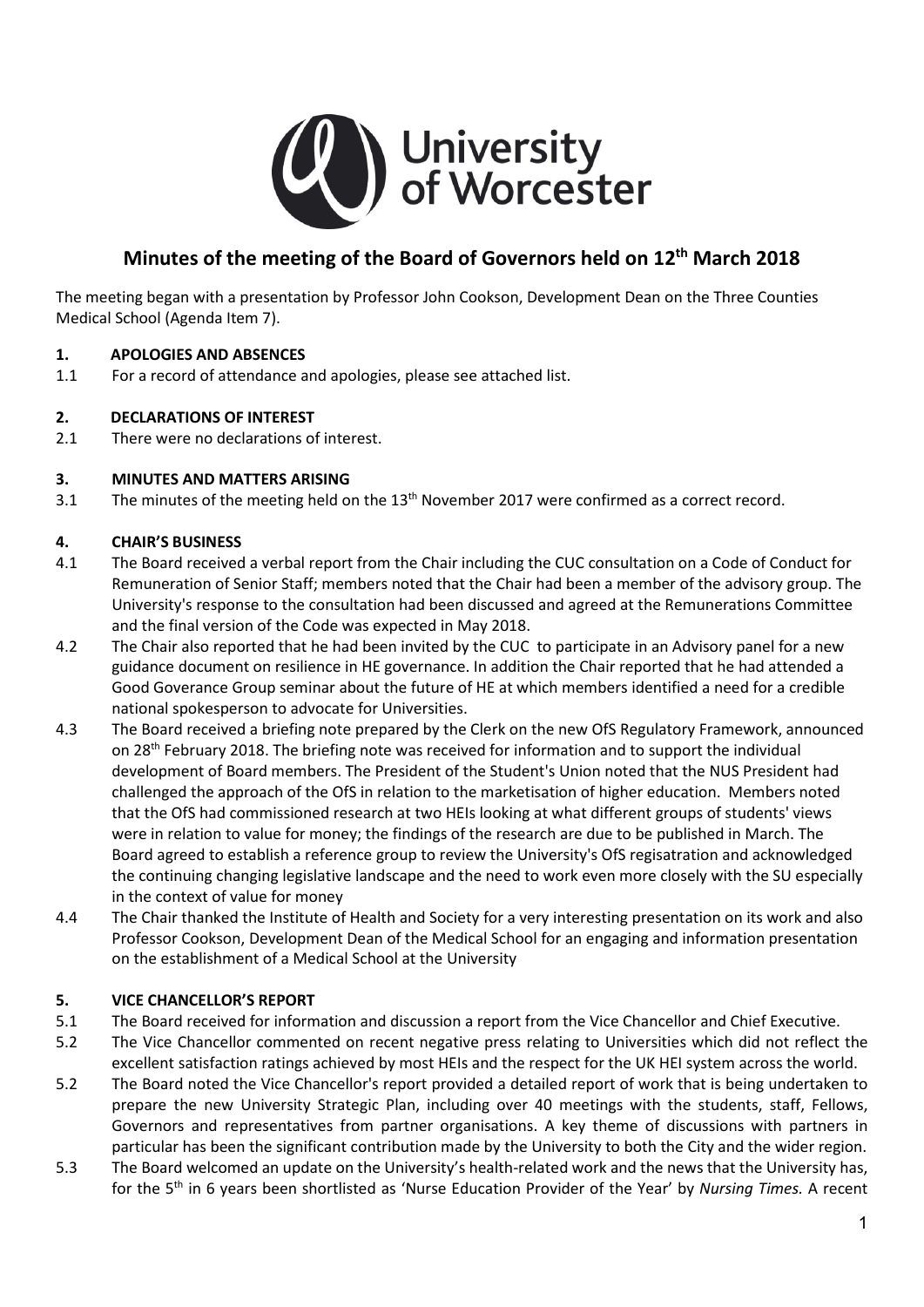report by Health Education England has identified that there will be shortage of 170,000 health workers by 2027, and therefore, the work of the Unviersity in this area is vital.

- 5.4 Similarly, it was noted that the Government has recently announced a significant expansion in teacher education. Given the track record and range of work undertaken by the Institute of Education, the University is well placed to make an important contribution.
- 5.5 The University has been invited to deliver a session at the international conference, 'Going Global', organised by the British Council. The session will be led by the Vice Chancellor and Chief Executive and will be supported by senior staff from the University's Insitute of Sport and Exercise Science and partners from Japan and China.

# 5.6 *[NOT FOR PUBLICATION]*

- 5.7 It was noted that there is currently industrial action affecting a number of well established University's whose principal pension provider is the Universities Superannuation Scheme (USS). The dispute is in relation to proposed changes to the benefits received by members of the scheme, following a recent actuarial valuation. The University is not affected and has just 33 staff in this pension scheme.
- 5.8 The Vice Chancellor reported that the University has completed work to calculate the gender pay gap, which is 3.1%. This places the University in the top quartile and partly reflects the signficant number of women in senior roles at the University. A report will be received by the HR Committee at its meeting on 19<sup>th</sup> March 2018. The Board agreed that this was a good outcome and reflective of the sustained work of the University to enact its mission and values.

# **6. REPORT FROM THE STUDENTS' UNION**

- 6.1 The Board received for information and discussion a report from the Students' Union. The report provided details of student casework undertaken by the Advice Centre; liaison and outreach work; campaign work; the membership of clubs and societies; the Governance Review (which has led to the presentation of a paper elsewhere on the Board's Agenda); and the very successful Course Representatives Conference that had recently taken place.
- 6.2 It was reported that the recent Course Representative conference had been successful. This was supported by the Deputy Vice Chancellor who noted that the Students' Union had worked well in focussing Course Representatives on thier roles and building links between the students and Course Leaders. It was also noted that the Conference had been streamed live to the University's students in the South West.
- 6.3 It was reported that there had been a record turnout in the recent Students' Union elections. 1844 students had voted. Lucy Conn has been elected President, Euan Morrison has been re-elected as Vice President Education and Harrison Jarrett has been elected Vice President Student Activitities. The Board congratulated all colleagues from the Students' Union for a successful election. It welcomed the news that all three of the main elected officer posts had been filled, and that one would bring their personal experience of having a disability to the work of the Students' Union and the University.
- 6.4 The Chair of the Audit Committee commented that the President's report reflected the regular reports from the Chief Executive of the Students' Union and the Students' Union's accounts that the organisation was being run well.

#### **7. THREE COUNTIES' MEDICAL SCHOOL**

- 7.1 The Board received for formal decision-making the Stage One Screening Document for submission to initiate the GMC approval process for the Three Counties Medical School. The GMC accreditation process was discussed at the Board meeting in November 2017, when the Board had also discussed the application to HEFCE for Medical School places.
- 7.2 The Board reviewed the GMC document that set out the Stage One Screening Process and provided details in a flow chart of the following five stages:
	- Stage 2 Financial Audit (including an independent audit report of the business plan by an external reputable auditor);
	- Stage 3 Document Request One
	- Stage 4 Document Request Two
	- Stage 5 Visit
	- Stage 6 Decision
- 7.3 It was reported that work is ongoing to refine the business case for Stage 2 and that PwC had been appointed to review the Plan and to provide support as it is being prepared.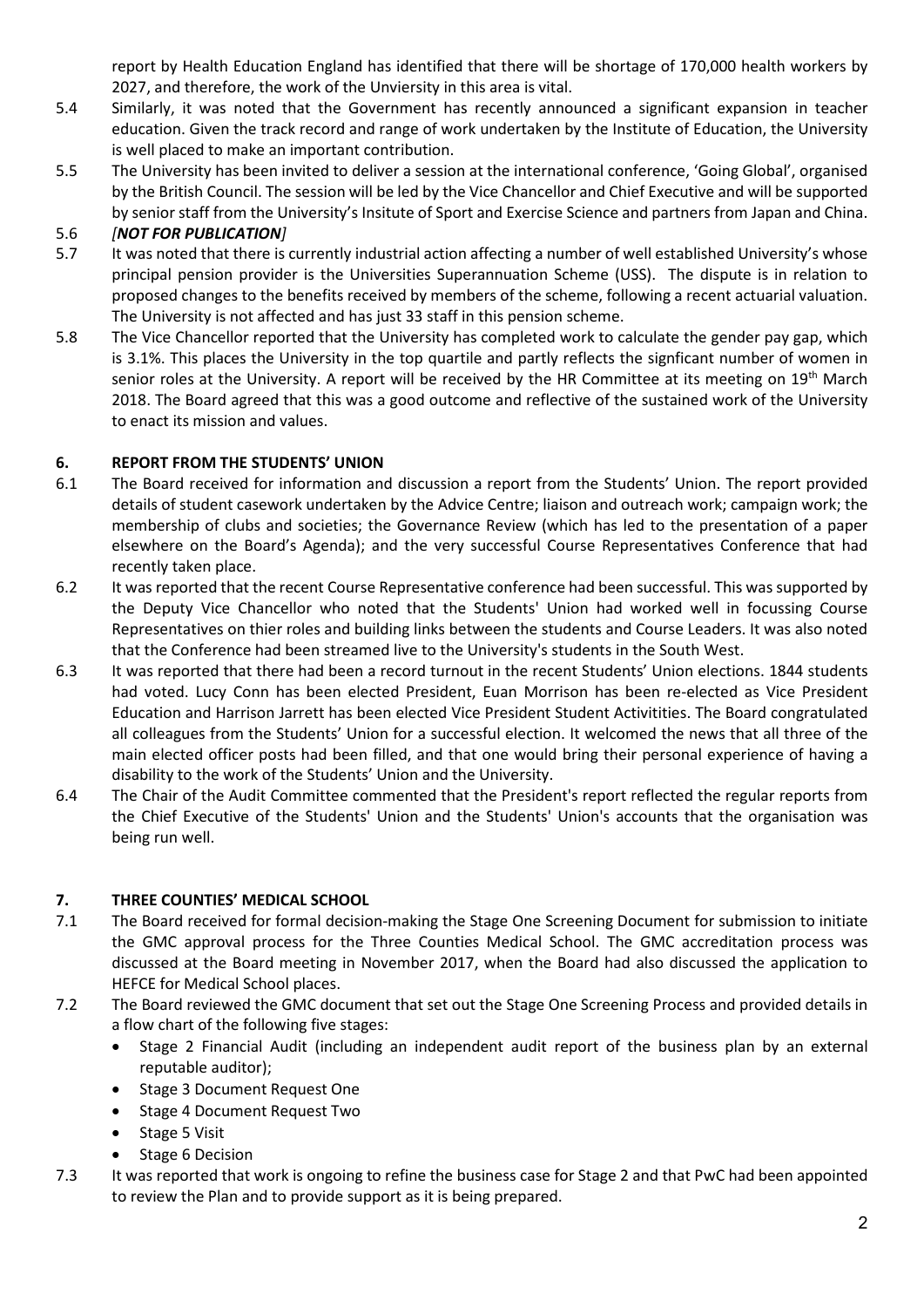- 7.4 The Board unanimously supported this proposal and the plans to develop a Medical School at the University of Worcester.
- 7.5 The Board resolved unanimously **to grant formal approval** for the submission of the GMC Stage 1 application.

# **8. ST. JOHN'S RESIDENCIES**

- 8.1 The Board received for formal decision-making a proposal to invest £1.8M (inclusive of all fees, fit-out costs and furnishing) to construct a 20-bedroom student residency at the St. John's Campus. This proposal was informed by discussion at both the Board of Governors in 2016/17 and at each meeting of the Finance and Development Committee whilst the proposal was being prepared. In preparing the proposal, the University has utilised professional expertise to undertake a feasibility study, prepare detailed designs and prepare detailed cost estimates.
- 8.2 The principal rationale for the project is twofold. First, there remains a shortfall of 400-500 bedrooms per annum, as was demonstrated when plans were drafted for the University Court development. Second, this project would enable the University to trial a cost-effective and accessible townhouse design that may be used at the University Court site. It was noted that based on the costs and revenue estimates, it is likely that the return on investment (ROI) period would be 12 years.
- 8.3 The Finance and Development Committee reviewed the proposal in detail at its meeting held on 26<sup>th</sup> February 2018 and recommends the proposal for formal approval.
- 8.4 On the recommendation of the Finance and Development Committee, the Board resolved to **grant formal approval** for the investment of £1.8M (inclusive of all fees, fit-out costs and furnishing) to build a 20-bedroom townhouse at the St. John's Campus, subject to the Univeristy being granted formal planning consent.

#### **9. PROPOSED CHANGES TO BARCLAYS' COVENANTS** *[NOT FOR PUBLICATION]*

#### **10. FORMAL APPROVAL ITEMS**

#### 10.1 **Risk Management**

- 10.1.1 The Board **approved** the Risk Management report and proposed changes to the University Risk Register. It was noted that this would be the last report under the old Risk Management Policy. The new Policy, which was approved by the Board in July 2017, will be implemented when the new Strategic Plan and accompanying University Risk Register have been approved.
- 10.1.2 The Board received the summary of risks identified by both the Board and its sub-committees during 2017/18, which will need to be considered when the new University Risk Register is prepared.
- 10.2 **The Annual Accounts of the Students' Union for 2016/17**
- 10.2.1 The Board **approved** the Annual Accounts of the Students' Union for 2016/17 on the recommendation of the Audit Committee.

#### 10.3 **Bye-Laws of the Students' Union**

10.3.1 The Board **approved** the changes to the Bye-Laws of the Students' Union that had been reviewed formally by both the Trustee Board and the Student Council.

#### 10.4 **Framework for Corporate Governance Policies**

10.4.1 The Board **approved** the Corporate Governance Policy Framework on the recommendation of the Audit Committee. The Framework defines the key policy documentsrelated to Corporate Governance; identifies the policy owners; timescales for review and specifies the approving body, including in some cases the delegation to Board sub-committees and VCAG. In accordance with the action plan associated with the Review of Board Effectiveness, the Framework also defines the ethical standards and principles for all policies and decisionmaking. The Board requested that this framework should be reviewed on an annual basis.

#### 10.5 **Policy on Gifts, Hospitality and Bribery Prevention**

10.5.1 The Board **received** the Policy on Gifts, Hospitality and Bribery Prevention and approved all of the policy with the exception of paragraph 7.3. The Senior Leadership was asked to review paragraph 7.3 and consider an alternative way of ensuring the Board has reasonable assurance concerning the appropriate acceptance of gifts without the need for prior approval by the Board of all donations with a value above £100k.

#### 10.6 **Meeting Dates for 2018/19**

10.6.1 The Board **approved** the meeting dates for the Board and its Committees in 2018/19 and details of subcommittee membership. It was noted that Board meetings would be held during the day in 2018/19 as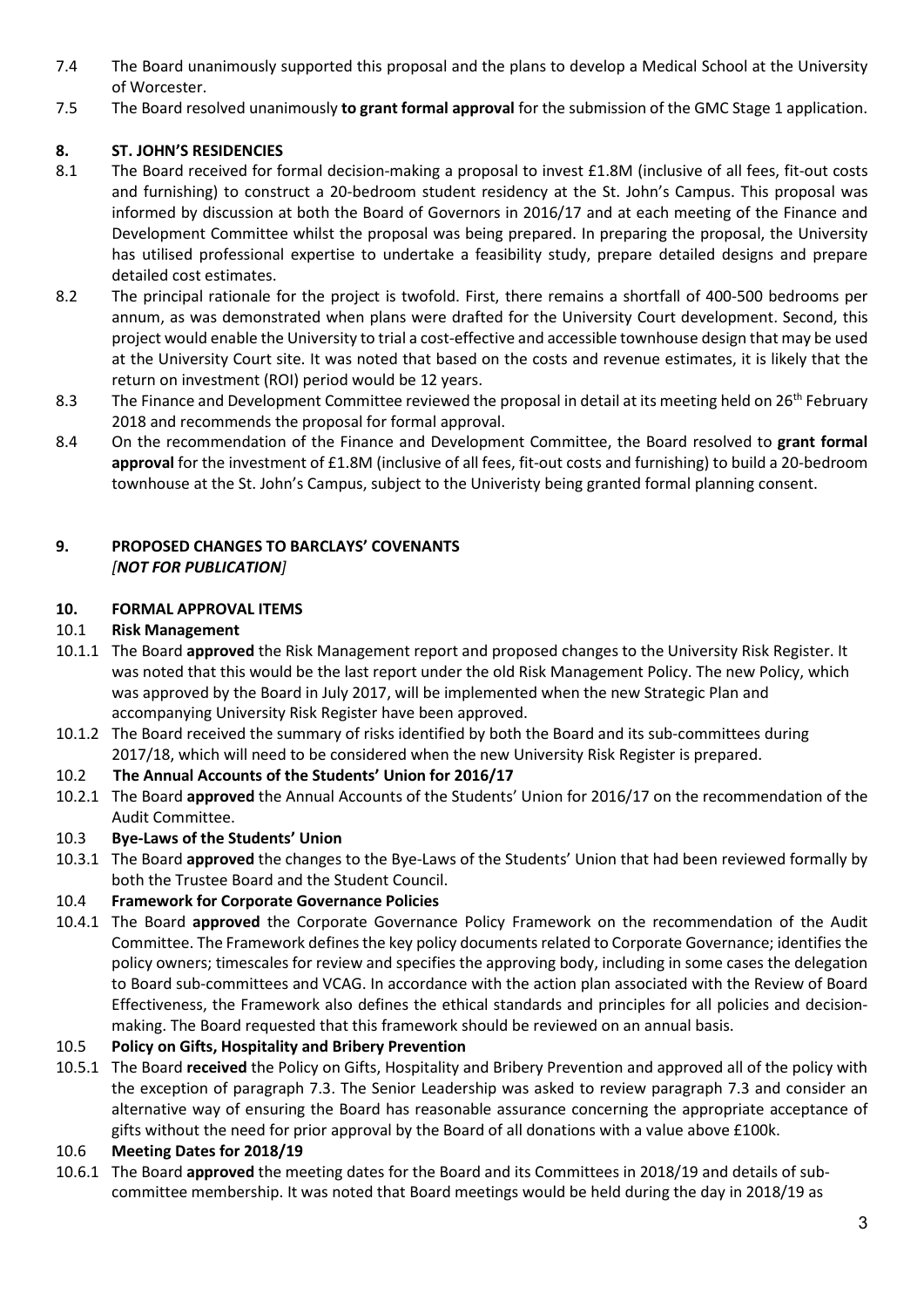opposed to late afternoon/early evening with a start time of 10:00am. It was noted that there are no proposed changes to the membership of the sub-committees, following the review of the terms of office and skill matrix of Board members, detailed in Agenda Item 12.3. A joint meeting of the Board and Academic Board will be held prior to the Board meeting on 20<sup>th</sup> November 2018 (from 9.15-10.15) a joint meeting with the Academic to review formally the Annual Report of Academic Quality and Standards.

# **11. REPORT ITEMS**

# 11.1 **Review of Board Effectiveness**

11.1.1 The Board received an update report on the implementation of the action plan associated with the review of Board effectiveness completed and approved by the Board in February 2017. Of the 26 actions, 18 have been implemented and 4 have been partially completed. Some work is not scheduled until semester 2 of this academic year, 2017/18.

# 11.2 **Approvals Group**

11.2.1 The Board received a verbal report from the Chair of the Approvals Group who advised the Board that the University continuing to explore the possibility of acquiring sites which have previously been reported to the Board.

# 11.3 **Sealed documents and contracts**

11.3.1 The Board received for information on the use of the University Seal and agreements signed during semester 1 2017/18 until the date of  $6<sup>th</sup>$  February 2018.

# **12. BUSINESS OF THE SUB-COMMITTEES**

# 12.1 **Audit Committee**

- 12.1.1 The Board received the Minutes of the meetings held on  $6<sup>th</sup>$  November 2017 and 29<sup>th</sup> January 2018.
- 12.1.2 The Chair of the Audit Committee reported that at its meeting in November 2017, the Audit Committee agreed a process to appoint new External Auditors because the current contract with PwC ends this academic year. The Committee agreed the membership of the selection panel, which comprised three of the five members of the Committee and relevant senior managers. The selection process was followed and two professional service firms were interviewed. The Selection Panel was unanimous in its decision to appoint BDO, based on its extensive experience of both internal and external audit and its deep knowledge of Higher Education. On the recommendation of the Panel and the Chair of the Audit Committee, the Chair of the Board took **chair's action to approve** the decision and to sign the appointment letter. A full report of the process and decision-making will be received by Audit Committee at its meeting in April 2018. The Board **endorsed** this approach and the decision.

#### 12.2 **Finance and Development Committee**

- 12.2.1 The Board received the Minutes of the meeting held on 9<sup>th</sup> November 2017.
- 12.2.2 The Board received the Minutes of the meeting held on 26<sup>th</sup> February and the accompanying paper that had been received by the Committee on 'Strategic Approach to the Development of the University's Physical Infrastructure. The Board approved the recommendations presented by the Committee and **resolved to delegate authority** to the Vice Chancellor and Chief Executive to take a formal decision concerning the purchase of Battenhall Playing Fields at a price he judges to be reasonable.

#### 12.3 **Nominations Committee**

- 12.3.1 The Board received the Minutes of the meeting held on 24<sup>th</sup> January 2018 and approved the following recommendations made by the Committee:
	- The reappointment of Charmian Di Nunzio, David Iddon and Reverend Dr Alvyn Pettersen for a second term of office of four years (from 1<sup>st</sup> August 2018 to 31<sup>st</sup> July 2022).
	- The Committee to run an appointment process for a Co-opted Staff member, to replace Odette Fielding when her term of office ends on 31<sup>st</sup> July 2018. This process will be run in accordance with Bye-Law 7.2.

#### **13. FUTURE AGENDA ITEMS**

13.1 The Chair invited Board members to send any requests for future agenda items to either himself or the Clerk to the Board.

#### **14. ANY OTHER BUSINESS**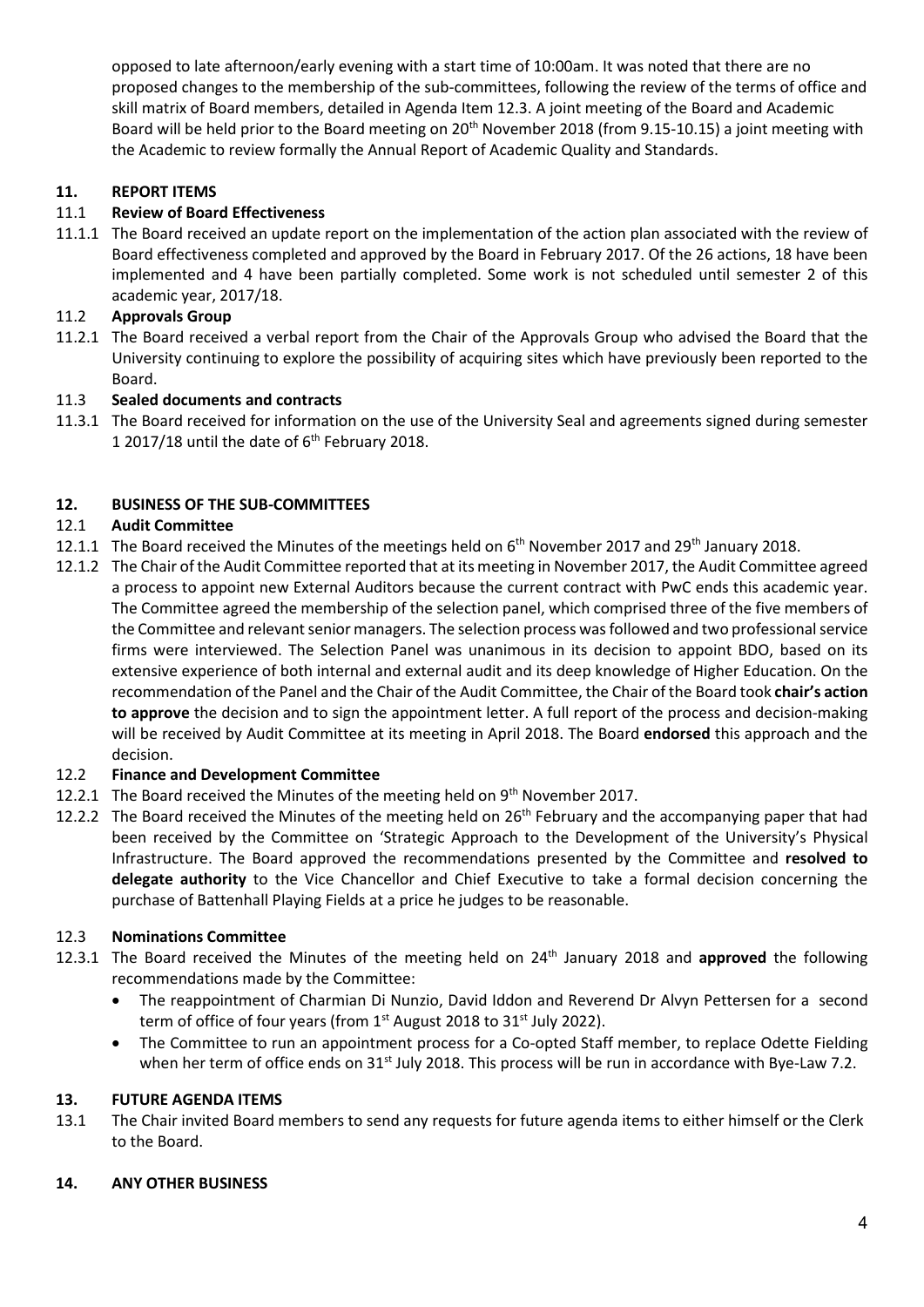14.1 The Chair, on behalf of the Board, expressed thanks to the Clerk, who would be leaving the University in April, for her work over the past three years and in particular her contribution to developing the University's governance framework. Members noted that an Interim Clerk would be appointed as soon as possible and going forward there would be a new role of University Secretary and Clerk to the Board of Governors; it was anticipated that the post woul d be advertised in April.

# **15. DATE OF NEXT MEETING**

15.1 The date of the next meeting is on 14<sup>th</sup> May 2018.